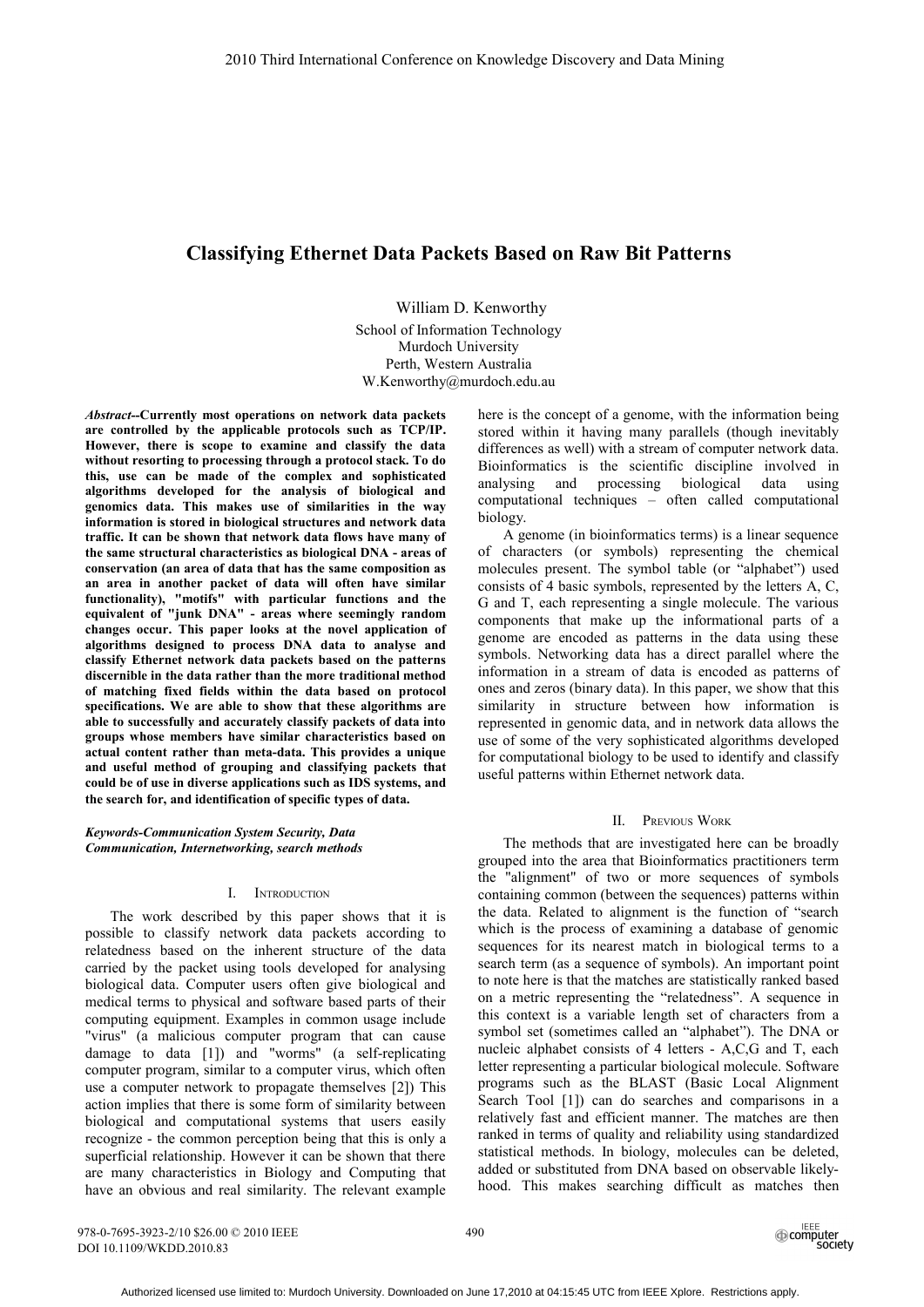become "fuzzy" with a metric of "distance" based on changes required to change one sequence of symbols into another required to enable relationships to be viewed.

Alignment is the process of comparing two or more sequences in order to place each of the components in all the sequences into a correct relationship with each other. "Search" and "alignment" are related in that similar algorithms are usually used for each task - an alignment being the aligned comparison of one sequence of symbols with another sequence of symbols in order to obtain their true relationship and quantify the similarities and differences. Search implies an alignment of one "query" sequence with every other sequence of symbols in a set ("database") of sequences in order to rank and quantify the relationship between the query, and all other sequences in the database. A search then returns the best, or closest matches in statistical terms, ranked in order of importance using the selected metric.

One of the key concepts in the analysis of genomic data is that of "conservation" [3]. This is where biological genes with a similar functionality or purpose have motifs (the meaning of motif in this context is "short, well defined patterns in the data") in common. Further, these "motifs" are stable in that any changes to their pattern or make-up can change the functionality of the genome in which they form a part which can often have a deleterious effect on the organisms "fitness to survive" [4]. Parts of individual network data packets may be viewed as an organizational analogue to a feature in a genome. On a genome, sequences of molecules form patterns which are therefore features on the genome. By "organizational analogue", we are referring to the fact that a packet of network data has sections that have a defined function and is a recognizable pattern in the flow of data.

To illustrate the problem, network packet headers such as those used by the TCP/IP protocol [5] have a particular function allocated to each bit, or combination of bits in the header. An example is the 32 bit value defining the destination address in an IP (Internet Protocol [5]) packet. Any change to the bits in this area will change the destination address of the packet (ignoring the fact that the packet will be discarded as defective by the network protocol stack because of a CRC mismatch) - this is equivalent to a "mutation" [4] in a genome, and causes a noticeable change in the packets functionality. Similarly, there are areas in some genomes termed "Junk DNA" [4] that is DNA which seems to have no purpose, or organizational structure, and often can be very unstable (many changes or "mutations" occur over short periods of time). This biological term has a direct analogue in the payload or data area of an Ethernet packet which changes continually from packet to packet.

## III. METHODOLOGY

Standard bioinformatics programs and networking utilities were used for this project along with the addition of a simple Perl script(s) to pre-format the networking data to make it compatible with the most common file storage formats used in bioinformatics.

The key difference between network data and genomic data are the symbol sets or alphabets used. DNA uses the four character symbol set "A", "C", "G" and "T" [3] representing four different molecules (or "states"), while network data packets are essentially binary (two "state") data, "0" and "1". The simple conversion used here was to map the "0" to "A", and "1" to "T" in order to use existing, unmodified bioinformatics software. More complex mappings may work better - but the above appears to work well in initial testing. More detailed investigation will require native data formats rather than the proof of concept conversions used here. The output of the above process is a "FASTA" [6] formatted file containing the "A"'s and "T's", each representing the corresponding binary ones and zeros of the data packet, along with a FASTA format header with details to identify the data packets.

The packets were captured "live" using the "tcpdump" utility to create a "raw" packet capture file (known as a "packet dump"). The capture file was then offline processed using the "wireshark" [7] network data packet capture and protocol dissector software application, the processed output of which is in a annotated, hexadecimal format. This was converted to the genomic FASTA format by a custom Perl script - the output of which is a standard file ready for processing by standard, unmodified bioinformatics programs.

The next stage in this process is to "align" the data packets in order to juxtapose similar motifs across each of the packets of data. The program used for this is "ClustalW" [8]. ClustalW is a heuristic "global" alignment program used for Multiple Sequence Alignments or "MSA". ClustalW's global approach is particularly suited to this purpose as it returns the complete sequence (areas both in alignment, and those areas outside the detected alignment, not just the areas of local similarity as returned by "local alignment" algorithms. Internally, ClustalW uses many sophisticated techniques to get the most accurate alignment. There are also many options controllable by commandline switches that are not used here, but offer avenues to investigate the impact of "substitution" [4] and other advanced techniques in the future. The formatted example of this seen at Annex B clearly shows the areas where motif's are shared between the data packets.

Lastly, a phylogram of the packet relationships is generated using the "PHYLIP" [9] group of programs. The "dnadist" [9] program (using the Kimura 2 parameter method) was used to generate the computed distances between each packet of data, and the "neighbor" [9]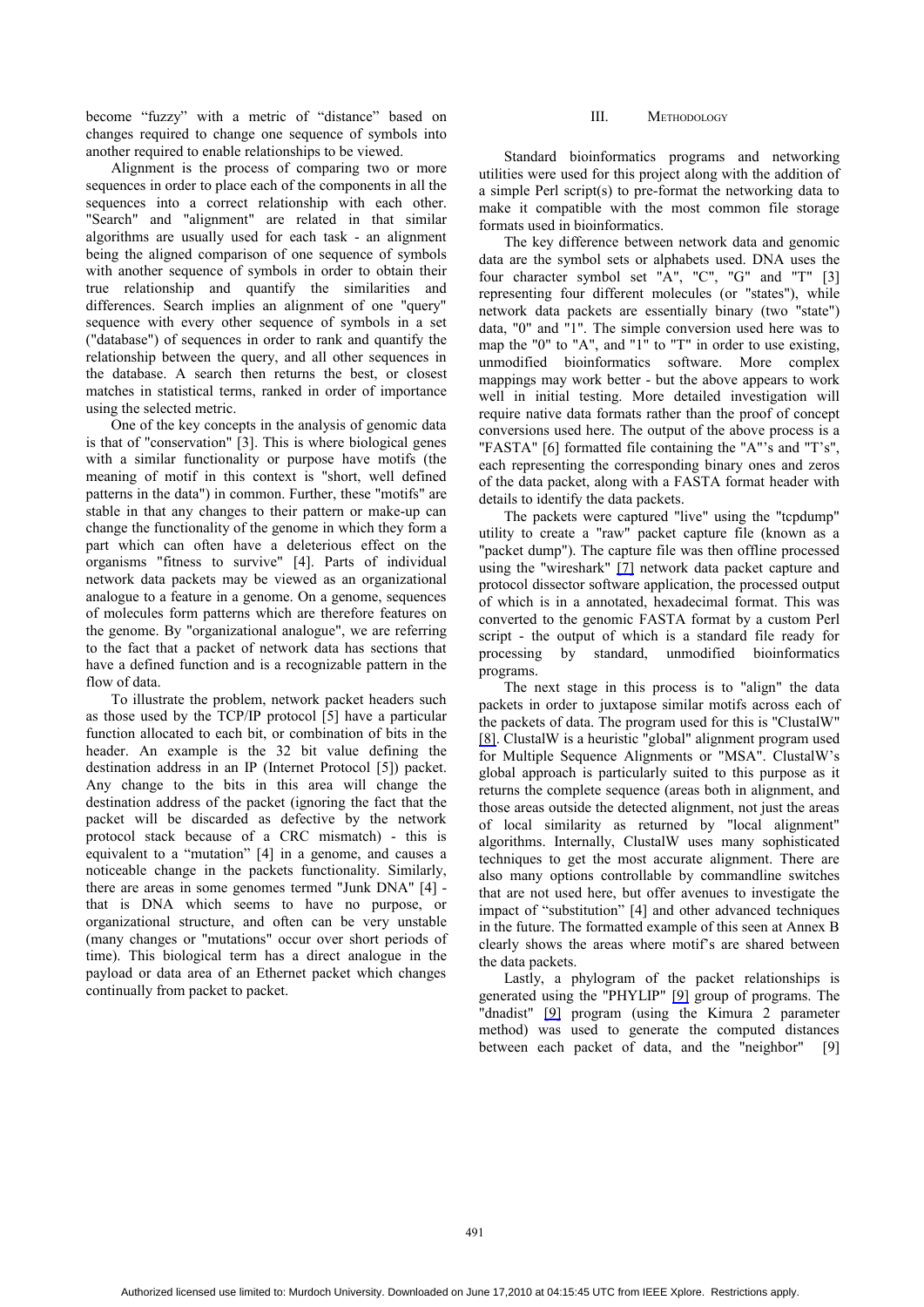program (using the neighbor-joining method) parameters to calculate the relationships between the data packets with the final outputs being a set of metrics that characterize the differences and similarities between each of the data packets, which enables the generation of a graphical "plot". The plot shows each packet in a spatial relationship with every other packet, enabling groupings to be quickly and unambiguously assessed. Because of this similarity in structure, bioinformatics algorithms that target conserved areas (search and alignment algorithms) can be used to analyse and classify network data.

## IV. RESULTS.

The results shown here are based on a small (14 packet) capture of packets on a network. The two figures involved display the results in a form suitable for examination by the human eye, but the ultimate aim is to use the data and statistics from the algorithms to form an automatic detection system for specific packet types in an IDS. In Fig. 1 which shows part of a "multiple sequence alignment" (MSA) using the "ClustalW" program [8] which displays 14 packets of network data showing the areas of conservation (characters in common or identity across two or more packets of data).

The numbers on the left of the list are an index number allocated to each packet of data based on order of collection. The index entries are grouped and sub-grouped according to similarity. Index 12 has no identity in the area displayed those above index 12 form one group, while those below index 12 form another group. Packets 11 and 14 are different types of SAP broadcasts while packet 13 is a Cisco broadcast hence being grouped together based on being broadcasts. Packet type and content was verified using the "WireShark" software tool.

| $\mathfrak{D}$ |              |
|----------------|--------------|
| 8              |              |
| 4              |              |
| 6              |              |
| $\mathbf{1}$   |              |
| 7              |              |
| 3              |              |
| 5              |              |
| 9              |              |
|                |              |
|                | $12 - - - -$ |
| 11             |              |
|                |              |
|                |              |

Figure 1. Portion of an MSA of 14 Ethernet Frames

Fig. 2 is a "plot" of each packet of data showing the "distance" between each packet of data as a function of the number of observed differences between each packets. The



Figure 2.Plot of network packet relationships based on calculated differences

"distance metric is based on the number of changes between any two points on the graph. The shape is "bifurcating" and arbitrary being the result of the layout program (in this case using the "drawtree" package from the PHYLIP package [9]). Visually, packets with similar characteristics cluster together on a branch - the tightness of the clustering is a function of the number of binary differences in position and value between the packets. If protocol headers such as TCP/IP are included along with the payload data, this will cause packets to/from similar addresses to cluster closer together. Even though this information is only a few percent of the full packet size, its constant content and placement means it has a "high" similarity causing packets to cluster with other packets to/from the same hosts. If pre-processing is used to remove header information, clustering can show characteristics that is purely due to payload structure.

## V. CONCLUSIONS

This paper demonstrates a novel and alternative way of classifying packets of data in a way that is able to show the "relatedness" of packets as a function of the number of differences between them via their data structure/characteristics rather than the yes/no results of applying normal protocols. This enables the classification/examination of data that may be non-standard, corrupted or unrecognisable as it is incomplete by looking at structures within the data itself.

#### VI. REFERENCES

- [1] Altschul, S.F.; Gish, W.; Miller, W.; Myers, E.W. & Lipman, D.J., "Basic local alignment search tool.", Journal of Molecular Biology, vol 215, pp. 403-410, 1990
- [2] Phoha, Vir V., "Internet Security Dictionary", pp. 139, 141, Springer-Verlag, 2002.